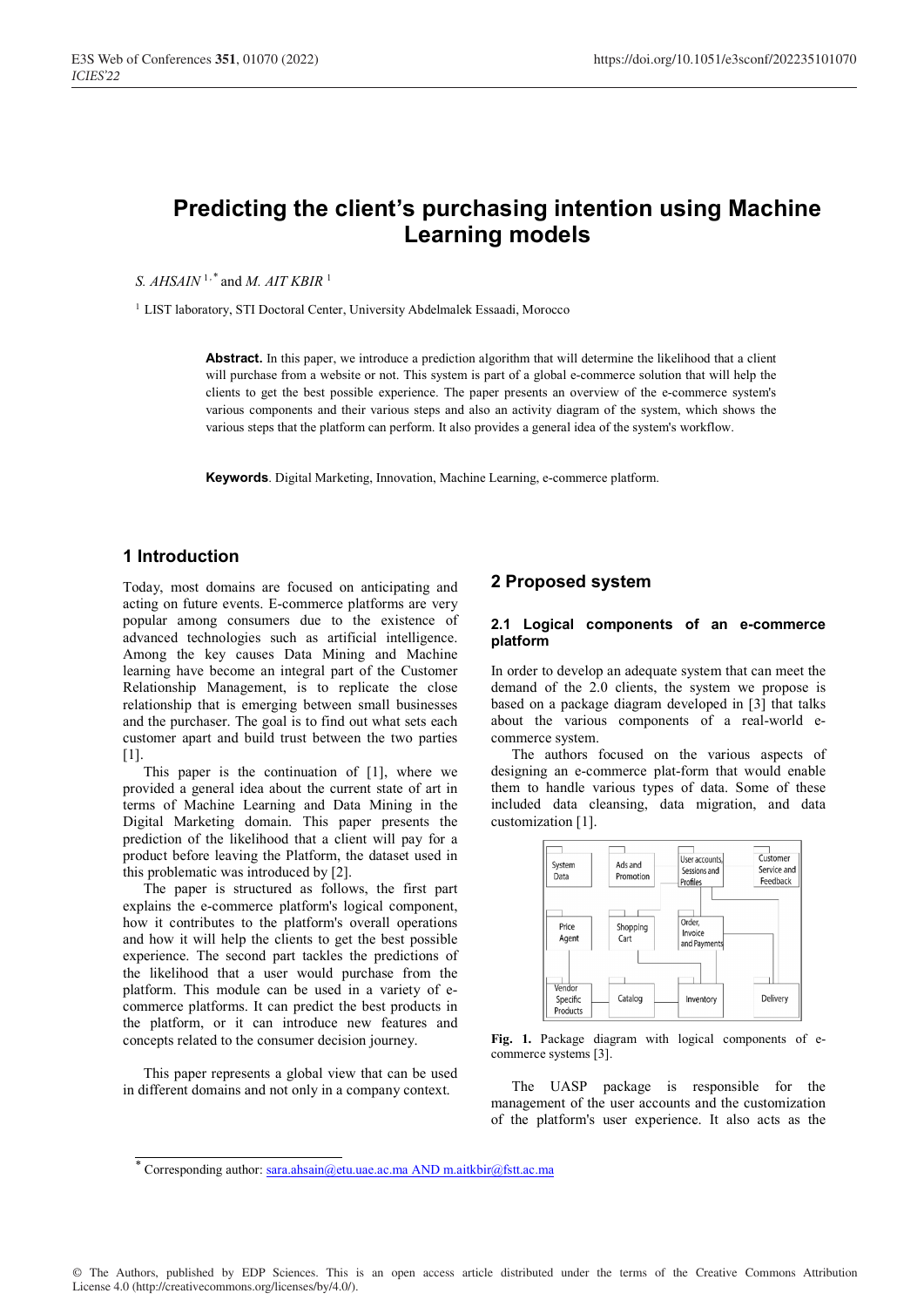central repository for the system's reports and functionalities.

The authors treat the various modules as interrelated. The diagram aims to lay out the foundations for an ecommerce system. Nevertheless, these packages can be developed further, added to or split into other modules.

This paper presents an approach that enables to have only one simple function per package. It will then interact with the others according to the user's needs.



**Fig. 2.** Package diagram of the proposed system.

*Visitor manager* is designed to handle the temporary visit of a client who doesn't have an account. It sends him to the appropriate page in case of purchase. The visitor sees the data adapted from the Ads manager for the best rated products.

*User account manager* is used for creating a new user account, logging in, and storing history. It also manages the purchase history. This module communicates directly with **Best Next Action component** and **Shopping cart manager**.

*Best Next Action manager* uses the data collected from the user account to provide the best possible user experience. It sends the most relevant products and services to the user based on his usual activities and behavior.

*Product manager* depends on the **Ads manager** and on the **Best Next Action manager** in order to show the products that will interest the user.

*Ads manager* sends data to the **Best Next Action module** in order to show the ads that interest the user most.

*Shopping cart manager* is responsible for the products a user adds to their cart.

*Payment manager* is responsible for the entire payment process after the user validates his cart.

*Delivery manager* is a tool that tracks the progress of the delivery process. It sends notifications when the user has finished their payment and on every step of the shipping.

## **2.2 Activity diagram of the proposed system**

This section shows the interaction between the various modules of the platform. It shows how the various components interact with each other to provide a better and more complete user experience.

In general, the activity diagrams' generic idea of the e-commerce platforms are similar (Ex: [4]).



**Fig. 3.** The activity diagram of the predicting system based on the client's purchasing.

The activity diagram is Fig 3, The flow is initiated once a potential client browses the website and completes a purchase or registration. It is usually triggered by a visit to the website's homepage.

In Best Next Action module (BNMA), the data collected by the account manager is used to create the best possible user experience for each individual user using past behaviors with Machine Learning Algorithm. The suggestions and ads are also handled throughout the module. The operating of Best Next Action Module was detailed in the previous section. The user can customize the items he wants to buy from the cart, and then proceed with the payment. After the purchase, the user can add the billing address, visa card data and track his order.

# **3 Predicting the likelihood of the client's buying from the platform**

#### **3.1 Dataset description**

We worked on the dataset proposed by the paper published by [2]. In this paper, the authors formulated a model that predicts the likelihood of abandonment and the purchasing intention of a user/session.

The dataset is composed of data gathered from 12,330 sessions; each session belongs to a new user to avoid any influence on the model. The target variable is a binary value describing whether the platform had any revenue from the session.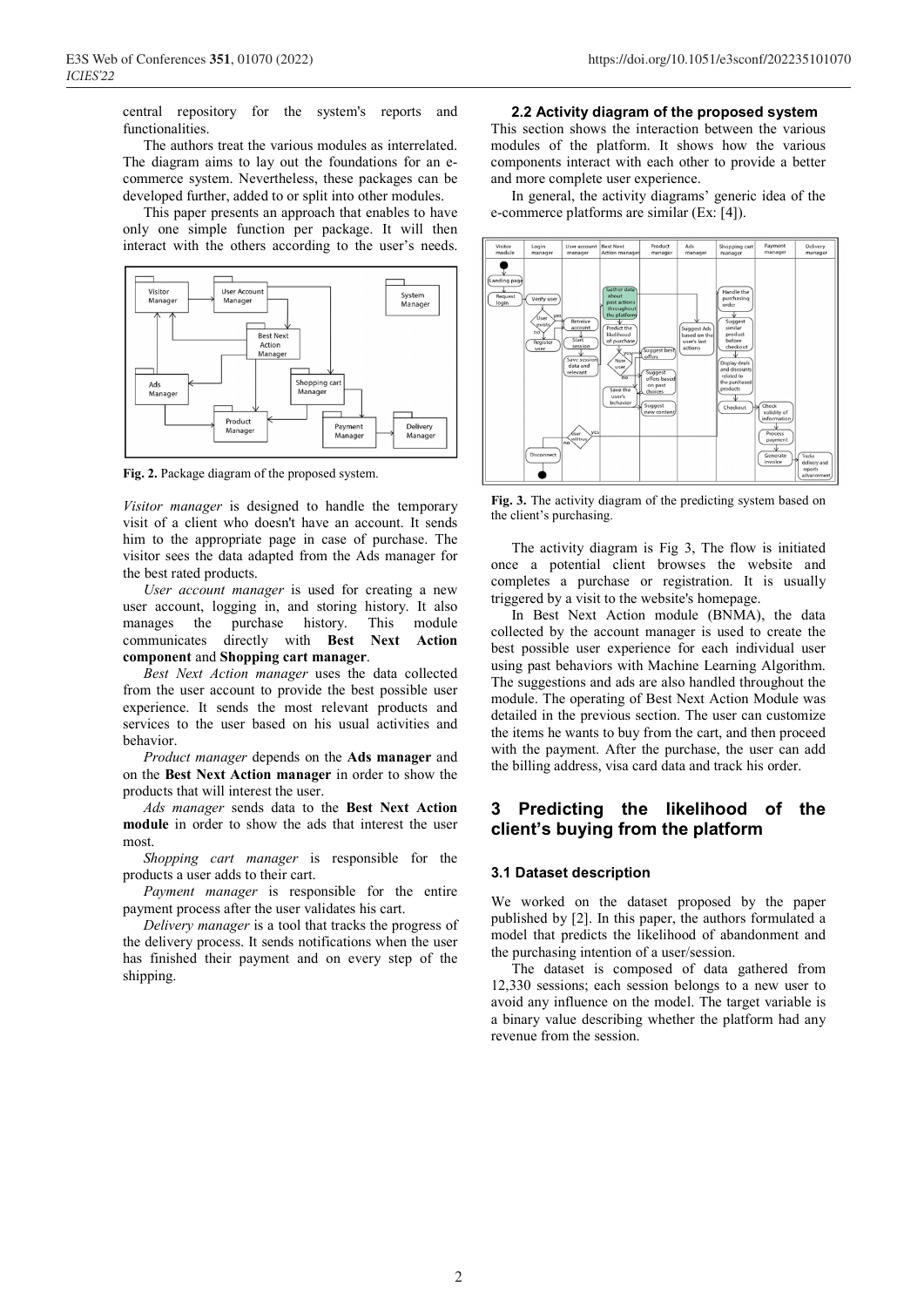|  |  | Table 1. Features names and types. |  |  |  |
|--|--|------------------------------------|--|--|--|
|--|--|------------------------------------|--|--|--|

| <b>Feature name</b>         | Type        |  |  |  |
|-----------------------------|-------------|--|--|--|
| Administrative              | Numerical   |  |  |  |
| Administrative<br>duration  | Numerical   |  |  |  |
| Informational               | Numerical   |  |  |  |
| Informational<br>duration   | Numerical   |  |  |  |
| Product related             | Numerical   |  |  |  |
| Product related<br>duration | Numerical   |  |  |  |
| Bounce rates                | Numerical   |  |  |  |
| Exit rates                  | Numerical   |  |  |  |
| Page values                 | Numerical   |  |  |  |
| Special day                 | Numerical   |  |  |  |
| Month                       | Categorical |  |  |  |
| Operating<br>systems        | Categorical |  |  |  |
| <b>Browser</b>              | Categorical |  |  |  |
| Region                      | Categorical |  |  |  |
| Traffic type                | Categorical |  |  |  |
| Visitor type                | Categorical |  |  |  |
| Weekend                     | Categorical |  |  |  |
| Revenue                     | Categorical |  |  |  |

The dataset has ten numerical features and eight categorical attributes. Some features' data is originated from the URL routes of the pages visited and is updated simultaneously when an action takes place. The dataset also includes operating system, browser, region, traffic type, visitor type as returning or new visitor, a Boolean value indicating whether the date of the visit is weekend, and month of the year [2].



**Fig. 4.** Correlation Heatmaps with Seaborn & Matplotlib

As an exploratory data analysis tool, this correlation matrix contain same important visual information. In fact, It shows that features are not very correlated and no potential multicollinearity problem was detected.

#### **3.2 Prediction**

In this study, we used the features offered by the Python library PyCaret [5]. It is a Python library that provides a complete set of features for creating and manipulating machine learning models [6].

After getting the data and setting up the PyCart Environment, the library compiles the data and allows the user to compare different supervised or unsupervised models. It takes into account the most interesting results. The best algorithms are chosen based on various metrics such as Accuracy, Recall, etc. and presented in a table. The output prints a score grid that shows the average of the Accuracy, AUC, Recall, Precision, F1, Kappa and MCC across the folds (10 folds by default) along with the training times. Before using the data with PyCaret, it was cleaned and split in train and test data:

*df.replace({True:1,False:0},inplace=True)*

 *dummies = pd.get\_dummies(df.drop(columns='Month'))*

*data = dummies.drop(columns='Revenue')*

*target = dummies['Revenue']*

The following results were obtained using the dataset mentioned above using the *compare\_models()* method.

*model\_setup = setup(data=data, target='Revenue', session\_id=123)*

| best model = compare models() |  |
|-------------------------------|--|
|                               |  |

|                     | Model                                     | Accuracy | <b>AUC</b> | Recall | Prec.  | F1     | Kappa     | MCC    |
|---------------------|-------------------------------------------|----------|------------|--------|--------|--------|-----------|--------|
| LIGHT<br><b>GBM</b> | Light Gradient Boosting<br>Machine        | 0.8989   | 09300      | 0.5882 | 0 7062 | 0.6409 | 0.5827    | 0.5865 |
| <b>GBC</b>          | <b>Gradient Boosting</b><br>Classifier    | 0.8988   | 0.9307     | 0.5906 | 0.7054 | 0.6418 | 0.5834    | 0.5872 |
| <b>RF</b>           | Random Forest Classifier                  | 0.8973   | 09214      | 0.5016 | 0 7497 | 0.5995 | 0.5433    | 0.5586 |
| <b>ADA</b>          | Ada Boost Classifier                      | 0.8862   | 0.9152     | 0.5476 | 0.6590 | 0.5960 | 0.5307    | 0.5350 |
| <b>LR</b>           | Logistic Regression                       | 0.8841   | 0.8970     | 0.3870 | 0.7308 | 0.5051 | 0.4467    | 0.4761 |
| LDA                 | Linear Discriminant<br>Analysis           | 0.8793   | 0.8959     | 0.3489 | 0.7195 | 0.4687 | 0.4100    | 0.4448 |
| ET                  | Extra Trees Classifier                    | 0.8733   | 0.8861     | 0.2997 | 0.7106 | 0.4195 | 0.3615    | 0.4015 |
| <b>RIDGE</b>        | Ridge Classifier                          | 0.8721   | 0.0000     | 0.2416 | 0.7595 | 0.3652 | 0.3151    | 0.3802 |
| DT                  | Decision Tree Classifier                  | 0.8642   | 0.7415     | 0.5644 | 0.5602 | 0.5614 | 0.4812    | 0.4817 |
| <b>KNN</b>          | K Neighbors Classifier                    | 0.8571   | 0.7579     | 0.2837 | 0.5677 | 0.3777 | 0.3072    | 0.3311 |
| <b>SVM</b>          | SVM-Linear Kernel                         | 0.8486   | 0.0000     | 0.3527 | 0.7548 | 0.4101 | 0 3 4 7 6 | 0.4166 |
| NB                  | Naive Bayes                               | 0.7631   | 0.7848     | 0.6326 | 0.3495 | 0.4500 | 0.3147    | 0.3375 |
| QDA                 | <b>Ouadratic Discriminant</b><br>Analysis | 0.2761   | 0.5032     | 0.8307 | 0.1547 | 0.2607 | 0.0027    | 0.0047 |

**Fig. 5.** Results of PyCaret's comparing models' method.

The best models based on PyCaret with the best metrics are:

- **Light Gradient Boosting Machine LIGHTGBM** is a gradient boosting framework based on decision trees, it increases the efficiency of the model and reduces memory usage [7],
- **Gradient Boosting Classifier GBC** combine many weak learning models together to create a strong predictive model. Decision trees are usually used when doing gradient boosting [8],
- **Random Forest Classifier RF** consists of a large number of individual decision trees that operate as an ensemble. Each tree spits out a class prediction and the class with the most votes become the model's